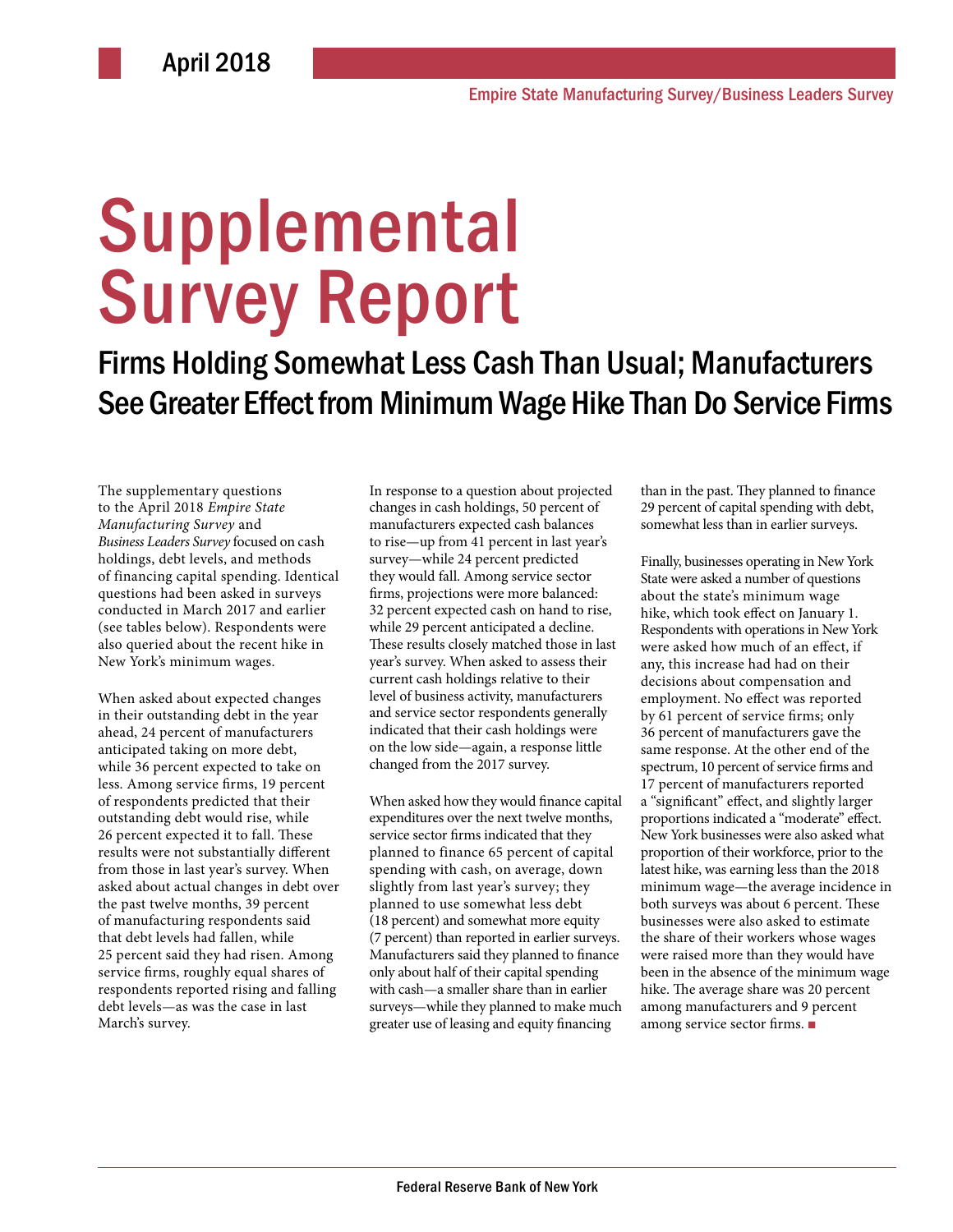#### QUESTION 1

**How do you expect your firm's debt levels to change over the** *next* **twelve months?** 

|                   |            | <b>Empire State Manufacturing Survey</b> |                   |            | <b>Business Leaders Survey</b>   |            |  |  |
|-------------------|------------|------------------------------------------|-------------------|------------|----------------------------------|------------|--|--|
|                   |            | <b>Percentage of Respondents</b>         |                   |            | <b>Percentage of Respondents</b> |            |  |  |
|                   | March 2016 | <b>March 2017</b>                        | <b>April 2018</b> | March 2016 | March 2017                       | April 2018 |  |  |
| Increase a lot    | 4.2        | 3.6                                      | 6.2               | 6.2        | 2.5                              | 3.1        |  |  |
| Increase a little | 18.8       | 18.0                                     | 17.7              | 20.0       | 21.5                             | 15.7       |  |  |
| Remain the same   | 39.6       | 39.6                                     | 40.0              | 50.0       | 47.5                             | 54.7       |  |  |
| Decrease a little | 37.5       | 36.0                                     | 29.2              | 20.0       | 25.9                             | 22.6       |  |  |
| Decrease a lot    | 0.0        | 2.7                                      | 6.9               | 3.8        | 2.5                              | 3.8        |  |  |

### **How have your firm's debt levels changed over the** *past* **twelve months?**

|                    |            | <b>Empire State Manufacturing Survey</b> |                   |  | <b>Business Leaders Survey</b>   |            |            |  |
|--------------------|------------|------------------------------------------|-------------------|--|----------------------------------|------------|------------|--|
|                    |            | <b>Percentage of Respondents</b>         |                   |  | <b>Percentage of Respondents</b> |            |            |  |
|                    | March 2016 | March 2017                               | <b>April 2018</b> |  | March 2016                       | March 2017 | April 2018 |  |
| Increased a lot    | 10.3       | 8.3                                      | 10.2              |  | 9.2                              | 8.9        | 9.3        |  |
| Increased a little | 11.3       | 15.6                                     | 14.8              |  | 18.5                             | 20.4       | 18.0       |  |
| Remained the same  | 30.9       | 34.9                                     | 35.9              |  | 42.3                             | 41.4       | 46.6       |  |
| Decreased a little | 40.2       | 33.0                                     | 31.3              |  | 25.4                             | 25.5       | 20.5       |  |
| Decreased a lot    | 7.2        | 8.3                                      | 7.8               |  | 4.6                              | 3.8        | 5.6        |  |

#### QUESTION 2

### **How do you expect your firm's cash balances to change over the** *next* **twelve months?**

|                   | <b>Empire State Manufacturing Survey</b> |                   |                   | <b>Business Leaders Survey</b> |            |                   |  |
|-------------------|------------------------------------------|-------------------|-------------------|--------------------------------|------------|-------------------|--|
|                   | Percentage of Respondents                |                   |                   | Percentage of Respondents      |            |                   |  |
|                   | March 2016                               | <b>March 2017</b> | <b>April 2018</b> | March 2016                     | March 2017 | <b>April 2018</b> |  |
| Increase a lot    | 1.0                                      | 3.6               | 6.9               | 3.8                            | 1.9        | 4.3               |  |
| Increase a little | 38.8                                     | 37.3              | 43.1              | 26.0                           | 27.8       | 27.2              |  |
| Remain the same   | 36.7                                     | 35.5              | 26.2              | 44.3                           | 43.0       | 39.5              |  |
| Decrease a little | 17.3                                     | 17.3              | 16.9              | 21.4                           | 25.9       | 22.8              |  |
| Decrease a lot    | 6.1                                      | 6.4               | 6.9               | 4.6                            | 1.3        | 6.2               |  |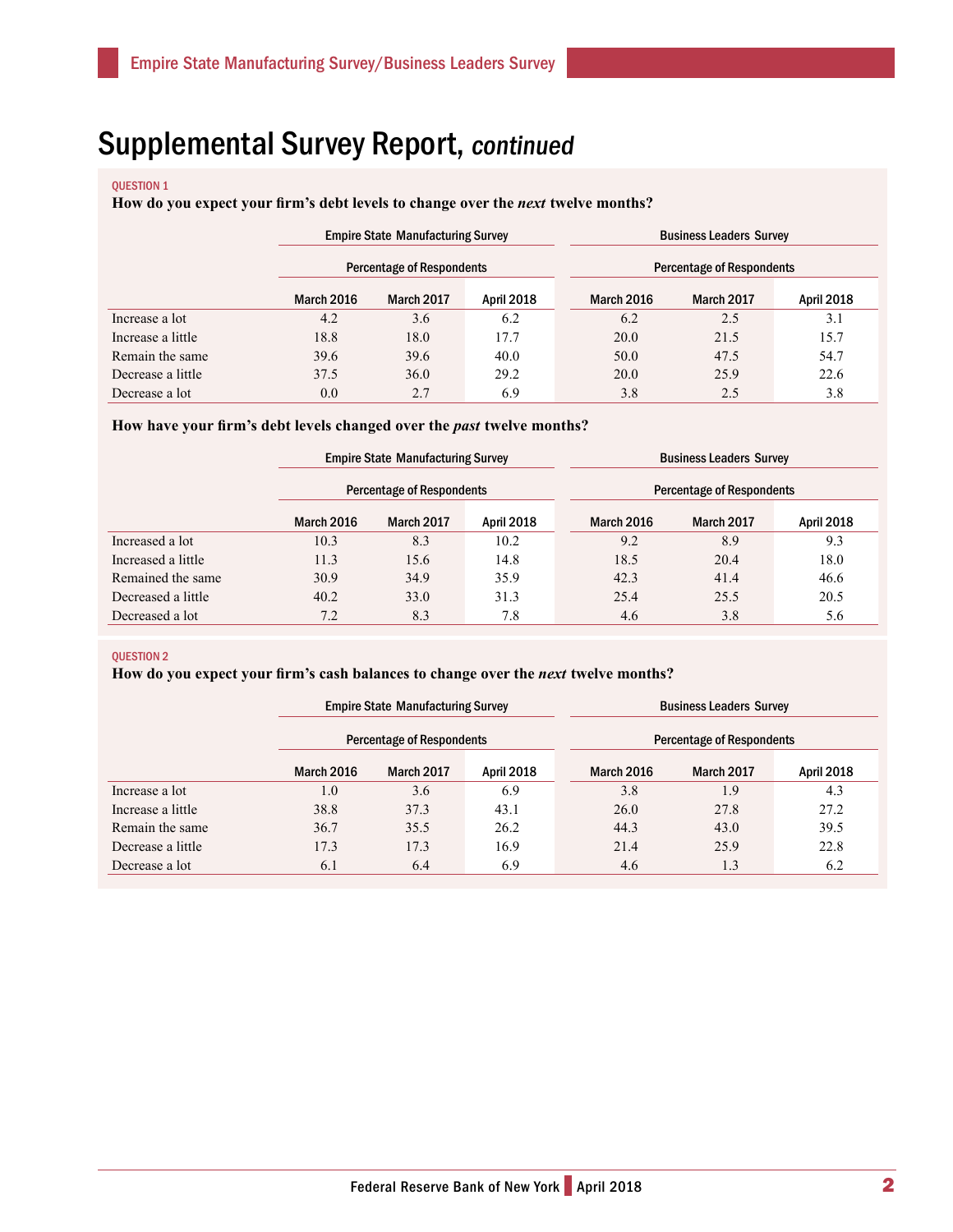### QUESTION 3

### **How would you describe your current cash balances relative to your level of business activity?**

|                            | <b>Empire State Manufacturing Survey</b> |            |                   | <b>Business Leaders Survey</b>   |            |                   |  |
|----------------------------|------------------------------------------|------------|-------------------|----------------------------------|------------|-------------------|--|
|                            | <b>Percentage of Respondents</b>         |            |                   | <b>Percentage of Respondents</b> |            |                   |  |
|                            | <b>March 2016</b>                        | March 2017 | <b>April 2018</b> | <b>March 2016</b>                | March 2017 | <b>April 2018</b> |  |
| Much higher than usual     | 0.0                                      | 1.8        | 1.6               | 0.0                              | 1.9        | 3.1               |  |
| Somewhat higher than usual | 18.1                                     | 21.8       | 19.4              | 16.0                             | 23.6       | 15.5              |  |
| At about the usual level   | 47.9                                     | 45.5       | 38.0              | 53.6                             | 44.6       | 51.6              |  |
| Somewhat lower than usual  | 20.2                                     | 20.9       | 31.8              | 23.2                             | 24.2       | 24.8              |  |
| Much lower than usual      | 13.8                                     | 10.0       | 9.3               | 7.2                              | 5.7        | 5.0               |  |

#### QUESTION 4

**How do you expect to finance capital spending over the next twelve months?**

|                      | <b>Empire State Manufacturing Survey</b>      |                   |            |            | <b>Business Leaders Survey</b>                |                   |  |  |
|----------------------|-----------------------------------------------|-------------------|------------|------------|-----------------------------------------------|-------------------|--|--|
|                      | <b>Average Percentage of Capital Spending</b> |                   |            |            | <b>Average Percentage of Capital Spending</b> |                   |  |  |
|                      | <b>March 2016</b>                             | <b>March 2017</b> | April 2018 | March 2016 | <b>March 2017</b>                             | <b>April 2018</b> |  |  |
| Cash                 | 58.0                                          | 57.6              | 50.8       | 61.7       | 66.5                                          | 65.4              |  |  |
| Debt                 | 33.7                                          | 30.6              | 28.9       | 25.6       | 21.3                                          | 18.1              |  |  |
| Equity               | 2.3                                           | 2.6               | 5.3        | 4.5        | 4.6                                           | 7.1               |  |  |
| Leasing of equipment | 6.0                                           | 9.2               | 15.1       | 8.3        | 8.3                                           | 9.4               |  |  |

### QUESTION 5

**Has the recent increase in the minimum wage, effective January 1, had any effect on your business's decisions about compensation and employment?**

|                    | <b>Empire State Manufacturing Survey</b> |      | <b>Business Leaders Survey</b>   |            |  |
|--------------------|------------------------------------------|------|----------------------------------|------------|--|
|                    | <b>Percentage of Respondents</b>         |      | <b>Percentage of Respondents</b> |            |  |
|                    | <b>March 2017</b><br>April 2018          |      | <b>March 2017</b>                | April 2018 |  |
| No effect          | 36.4                                     | 35.7 | 50.8                             | 61.0       |  |
| Small effect       | 33.6                                     | 28.7 | 16.9                             | 14.7       |  |
| Moderate effect    | 13.6                                     | 18.6 | 15.3                             | 14.7       |  |
| Significant effect | 16.4                                     | 17.1 | 16.9                             | 9.6        |  |

*Note: Only businesses with operations in New York State were asked to respond to this question.*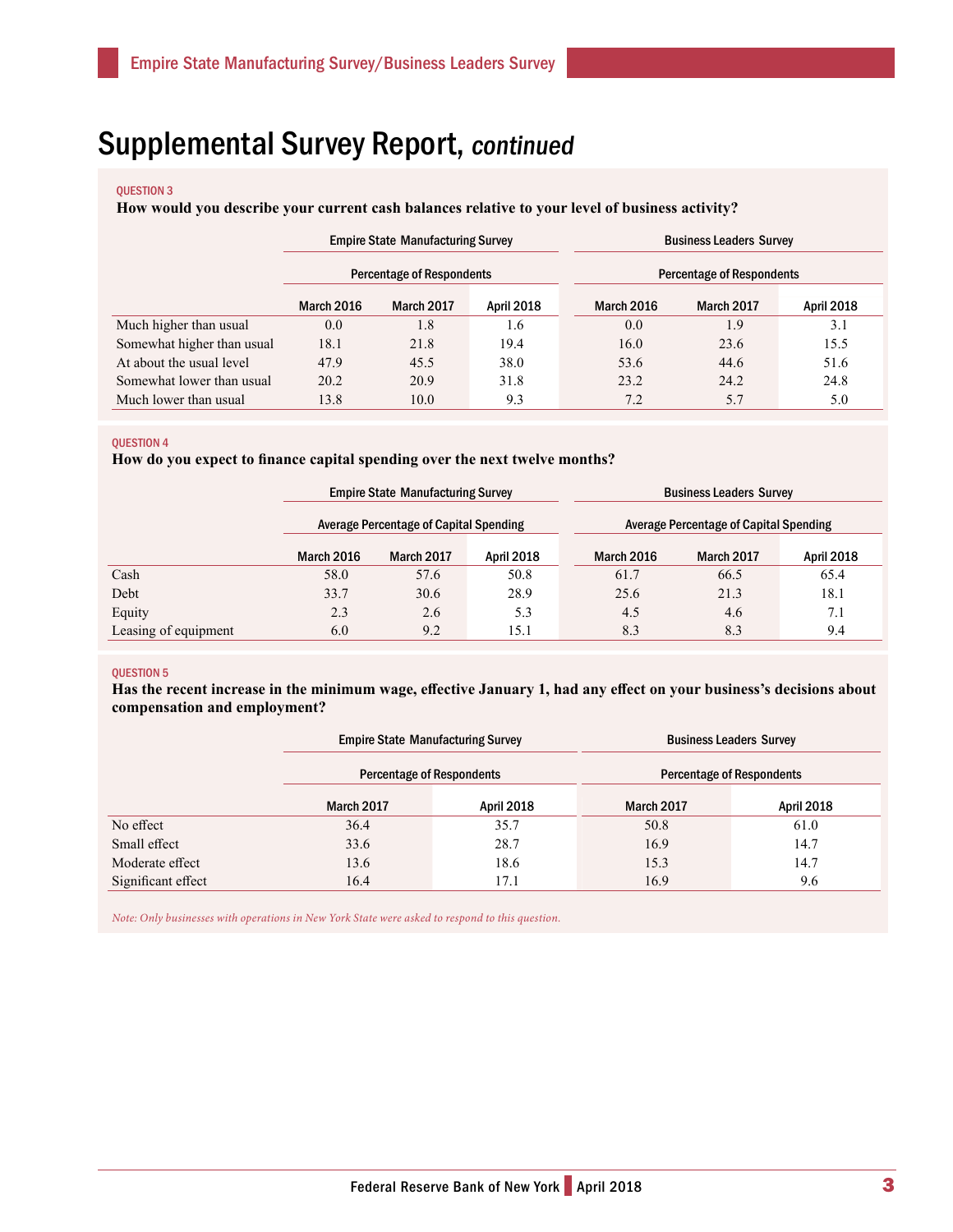#### QUESTION 6

**What proportion of your workforce, prior to this latest hike, was earning less than the 2018 minimum wage?**

|                                 | <b>Empire State Manufacturing Survey</b> | <b>Business Leaders Survey</b>   |  |  |
|---------------------------------|------------------------------------------|----------------------------------|--|--|
|                                 | <b>Percentage of Respondents</b>         | <b>Percentage of Respondents</b> |  |  |
|                                 | April 2018                               | April 2018                       |  |  |
| None                            | 69.5                                     | 75.8                             |  |  |
| Under 10 percent                | 10.9                                     | 6.1                              |  |  |
| 10 to 25 percent                | 11.7                                     | 9.1                              |  |  |
| 25 to 50 percent                | 2.3                                      | 3.8                              |  |  |
| 50 percent or more              | 5.5                                      | 5.3                              |  |  |
| Average proportion of workforce | 5.9                                      | 6.2                              |  |  |

*Note: Only businesses with operations in New York State were asked to respond to this question.*

#### QUESTION 7

**For what proportion of your workforce did the latest hike cause you to raise wages more than you otherwise would have?**

|                                 | <b>Empire State Manufacturing Survey</b> | <b>Business Leaders Survey</b>   |  |  |
|---------------------------------|------------------------------------------|----------------------------------|--|--|
|                                 | <b>Percentage of Respondents</b>         | <b>Percentage of Respondents</b> |  |  |
|                                 | April 2018                               | <b>April 2018</b>                |  |  |
| None                            | 45.3                                     | 71.0                             |  |  |
| Under 10 percent                | 13.3                                     | 8.4                              |  |  |
| 10 to 25 percent                | 14.8                                     | 6.1                              |  |  |
| 25 to 50 percent                | 8.6                                      | 5.3                              |  |  |
| 50 percent or more              | 18.0                                     | 9.2                              |  |  |
| Average proportion of workforce | 19.9                                     | 9.0                              |  |  |

*Note: Only businesses with operations in New York State were asked to respond to this question.*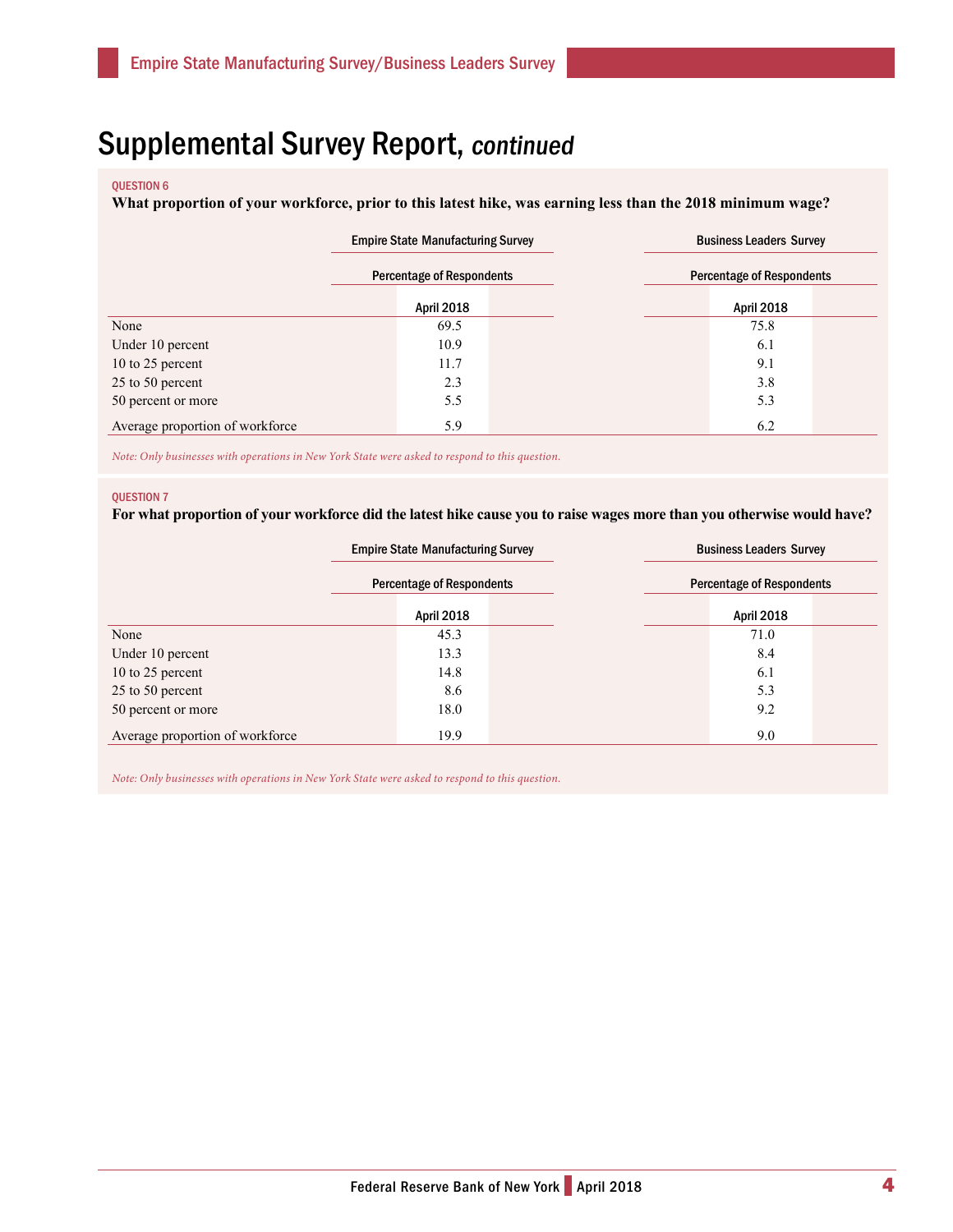### HISTORICAL OVERVIEW FOR QUESTION 1

**How do you expect your firm's debt levels to change over the next twelve months?** 



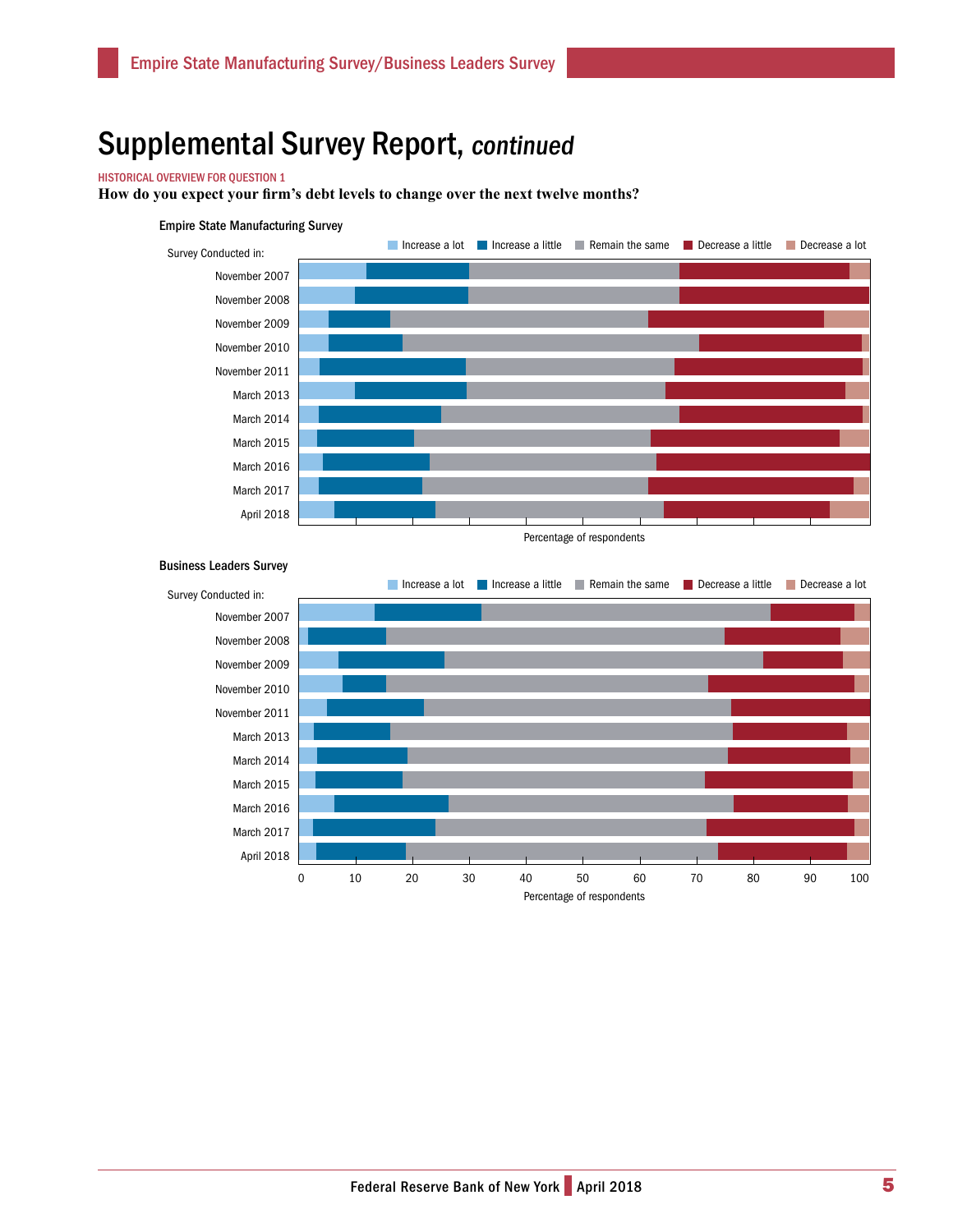### HISTORICAL OVERVIEW FOR QUESTION 2

**How do you expect your firm's cash balances to change over the next twelve months?**